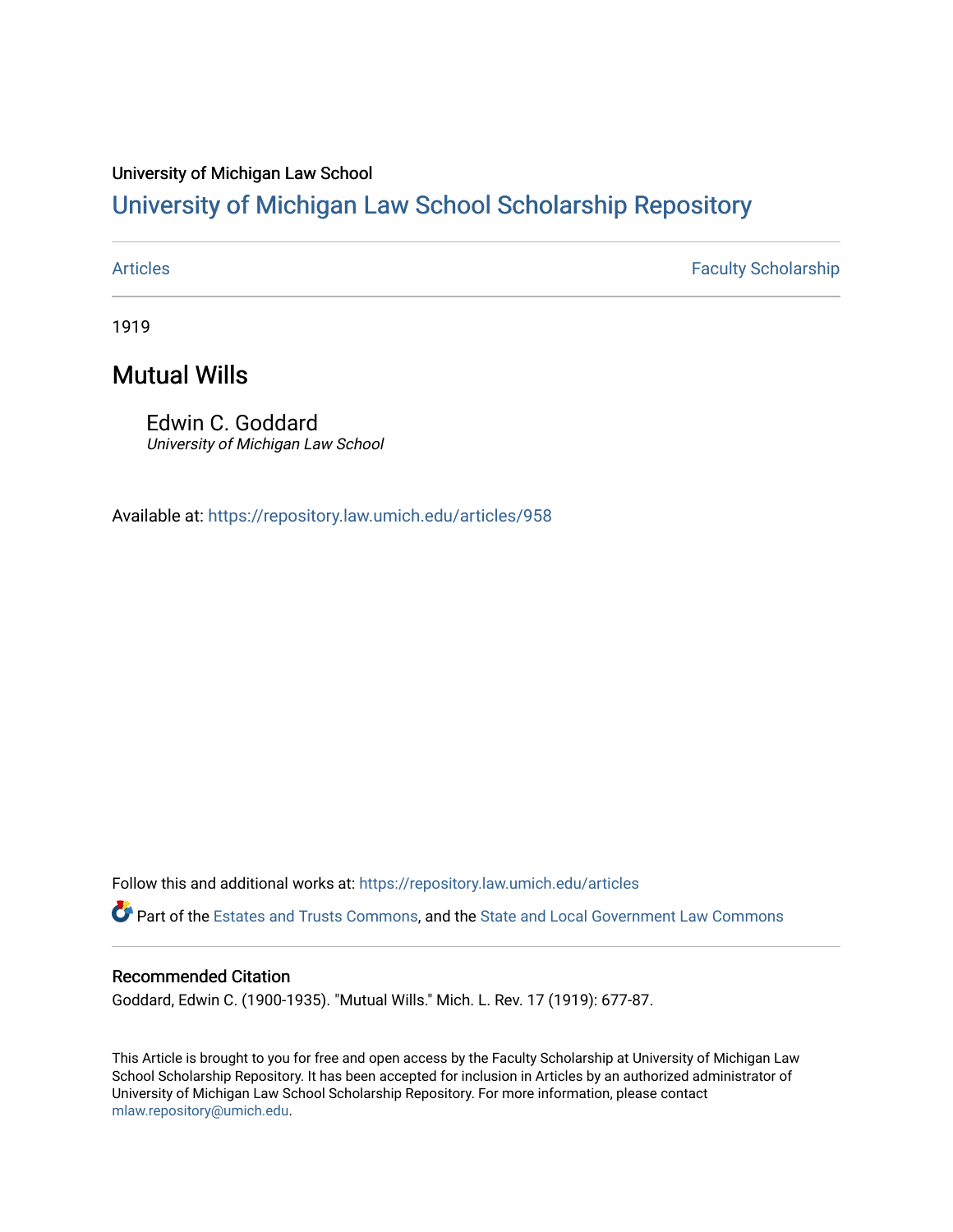#### MUTUAL WILLS.

*SO* LATE as 1822 Sir John Nicholl is reported to have said in *Hobson v. Blackburn,"* that a mutual, or conjoint will is an

instrument "unknown to the testamentary law of this country; or, in other words, that it is upknown, as a will, to the law of this country at all. It may, for aught that I know, be valid as a compact." In *Darlington v. Pulteney*,<sup>2</sup> Lord MANSFIELD said, "there cannot be a joint will." Following these distinguished and learned judges, Jarman and Williams in their classical treatises accepted the statement of Sir John, and some early American cases refused probate to so-called "joint wills."8

Two reasons have been given for this view. First, it has been said that in the very nature of a will there can be no such thing as a joint will.4 If we use the term will as meaning the desire of the testator as to the disposition of his property presently upon his death this is true, unless it be possible to have (if the paraphrase be allowed),

> "Two minds with but a single will, Two hearts that beat as one,"

and, incidentally., that stop beating at the same moment. But the term "will" is, and must be, used in a variety of senses. For one thing, it is continually used to designate the instrument which contains the testator's desire. We say a testator signs his "will", meaning a paper not yet signed at all, he acknowledges to the attesting witnesses the paper thus signed to be his "last will and testament," meaning the signed but not witnessed paper, and the duly executed paper is called his "will", though strictly speaking it is only the instrument in which his will is found. It seems, then, futile to quarrel with these firmly established uses of the term, and it is certain that now "joint wills" are quite universally known in testamentary law.<sup>5</sup> North Carolina in later cases has followed, not the decision in the *Clayton case,* but the dissenting opinion of DANIXI,, **J.,6** and Ohio-

**<sup>&#</sup>x27;** *x* Addams, **274.**

Cowp. **26o, 268.**

*<sup>2</sup> Clayton v. Liverman,* **i9** *N.* **C. S58 (1837), Daniel, 3., dissenting;** *Walker v. Walker, 14* **Ohio St. 157 (x86a).**

**<sup>4</sup>Rood on wills, quoted in Hoffert's Estate, 65 Pa. Super. Ct.** '5s; *Prince v. Prince,* **64 Wash. 55a;** *Hershey v. Clark,* **35 Ark. x7.**

*<sup>&#</sup>x27;Bower v. Daniel,* **198 Io. 289; Carle** *v. Miles,* **89 Kan. 540, Ann.** Cas. **19x5 A 363, and note. See also the note of the editor in Bigelow's Jarman on Wills, p.** \*18, **and various definitions in** *Limloch v. Bolin, 169* **Ky. ao4.**

*<sup>\$</sup>In re Dazis,* **x2o N. C. 9 (x897);** *Cinn v. Edmundson* **(N. C.,** *1917), g S.* **E.** *696.*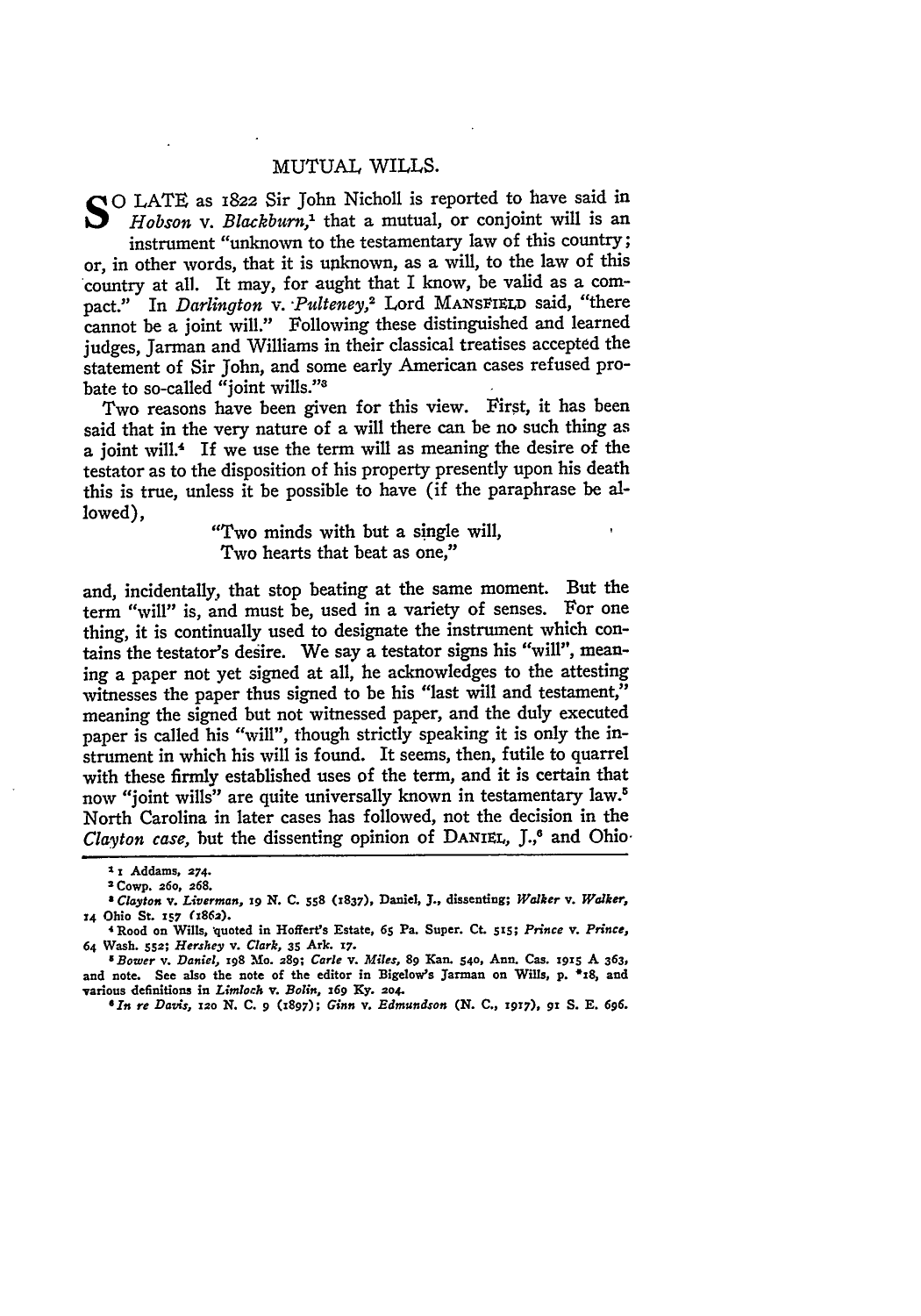no longer finds the difficulty of probating joint wills.7 Strangely enough they had been recognized in England, six years before Lord MANSEIELD said they could not be, in the leading case of *Dufour v.* Poreira,<sup>8</sup> per Lord CAMDEN, and later English cases have followed Lord CAMDEN and not Lord MANSFIELD and Sir John Nicholl.

The second difficulty found with joint wills may be mentioned, before we enter a discussion of our chief topic, and that lay in the conception of a will as an instrument strictly ambulatory until the death of the maker, and hence of necessity revocable at any time. A joint instrument, therefore, the early North Carolina court thought, could not be called a will.9 But this was answered by Judge **DANIZI,** in his dissenting opinion, by saying that the joint will was revocable by any of the makers. Within limits it will appear that this is a fact. Perhaps the chief interest in this discussion attaches to wills outside those limits, *i. e.,* to wills which we shall see are now held to be irrevocable after the death of one of the testators, and the probating of his will and entering into the benefits of it by the survivor or survivors.

From the fact that joint wills are now everywhere recognized by the courts it does not follow that their course has been, or is now al together smooth. Rather more than other wills they seem to have been the cause of uncertainty, long litigation, and often of failure to realize the undoubted intentions of the makers. Of stich a fate they have, however., no monopoly, for between the efforts of the statutes to safeguard from fraud and knavery the final intentions of mafikind, as to the after-disposal of the property they owned in life by requiring a valid will to be so executed that it cannot easily be attacked, and the ignorance of mankind, and often of their lawyers it must be confessed, of how to comply with such requirements, it too frequently happens that the evident intentions of testators painfully fail of realization.<sup>10</sup> This is to the lawyer mere commonplace, to the laity a scandal charged up against the law. So great has been the uncertainty of the fate of joint or mutual wills that the learned annotator, presumably Mr. FREEMAN, of *Robertson* v. *Robertson*,<sup>11</sup> in 136 A. S. R. **592,** closes his elaborate and valuable discussion of what he calls "multi-wills" with a word of advice. The best way to

*<sup>&#</sup>x27;Belts v. Harper* **(1884), 39 Ohio St. 639.**

**s 1 Dick. 4ao.**

*<sup>\*</sup> Clayton v. Liverman, i9 N.* **C. S58. The** Civil **law prohibits reciprocal wills in one** instrument. **See 7 Mich. L. Rev. 3x8.**

<sup>&</sup>lt;sup>10</sup> See, for example, the fate of the will of the great and wise legal writer Sugden, **Lord St. Leonards,** *Sugden v. Lord St. Leonards,* **i P. D. 154, which was so carefully guarded by the testator that it was never found, and Goods of Gunstan,** *7* **P. D. zo2. -**

**<sup>1194</sup> Miss. 645.**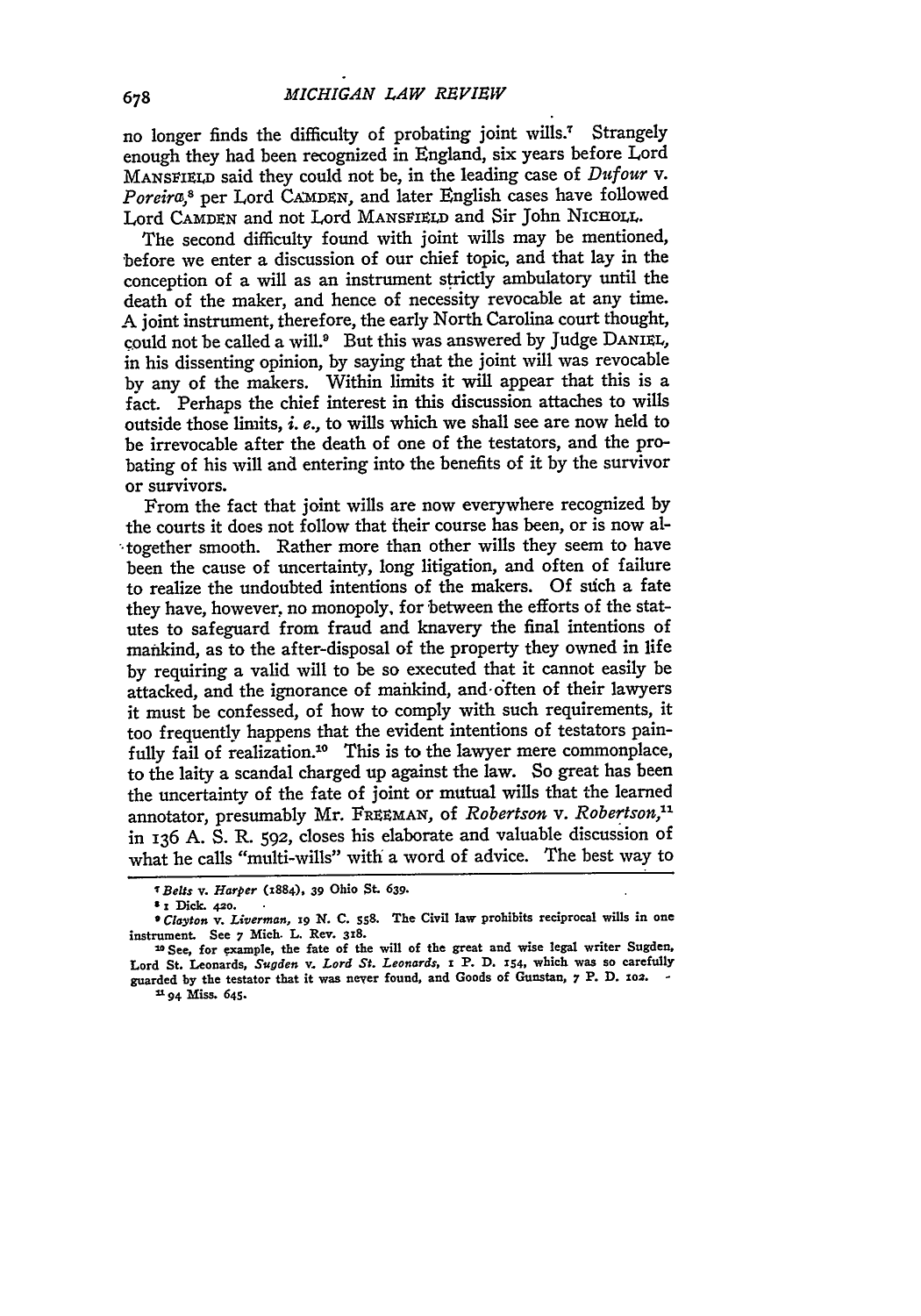make one is-not to do it. Deeds, with reservations to the grantors of life interests are so much more simple, and, he thinks, adequate that the inquirer is advised against experiments with new devices. But deeds are deeds and cannot be recalled. If they can be they are not deeds. And wills are wills and may be changed, at least until the death of the first of two or more joint or mutual makers, and it often happens that husband and wife, and sometimes brothers and sisters, desire to make reciprocal provisions that shall provide for sudden, and perhaps simultaneous, death. Often this can be done by mutual wills, joint or separate, more fully and more effectually than by deeds. Lawyers naturally cling to the old, but there are times when the new is required, and the profession should be capable of using it safely, at least after so much of experiment as has already been made with joint and mutual wills.

Two illustrations taken from recent cases may illustrate their adaptability to needs. Charles Fowles and Frances, his wife, being about to sail on the Lusitania, and being reminded of the uncertainty of this life, made wills to provide for the disposal of their property in case they "should die simultaneously, or under such circumstances as to render it impossible or difficult to determine who predeceased the other", and still to provide for Frances if Charles should die and she survive. Their fears were realized. They were lost at sea on that memorable May *7,* **1915,** and there was no evidence as to who survived the other. They had in their wills 'told the courts what they wanted done in such case, and the courts did it, and fully carried out their desires.' If Frances had survived she would have been provided for, and if she had died and Charles had lived he would still have had full control of his property. They had successfully provided for every contingency. They did not make mutual wills, and their provisions had a narrow escape, a vote **of** 4 to 3, in getting by the New York Court of Appeals.<sup>12</sup> They might safely have made mutual wills that in view of previous New York decisions could scarcely have been questioned. *Edson v. Parsons"3* would have furnished a safe guide.

The other illustration will be taken from a case decided December **31, 1918,** by the Supreme Court of Oregon. 14 George and Sally Myers, starting with youth and energy as their assets, by their joint labor and mutual abilities accumulated a substantial fortune, and raised to young manhood and womanhood a son and daughter,

*<sup>12</sup>oMatter of Fowles, (1918),* **222** *N.* **Y. 2:22.**

**<sup>1</sup>** *ss* **N.** Y. *ssS.*

*<sup>14</sup>* **Stevens** *v. Myers, 177* **Pa..** *37.*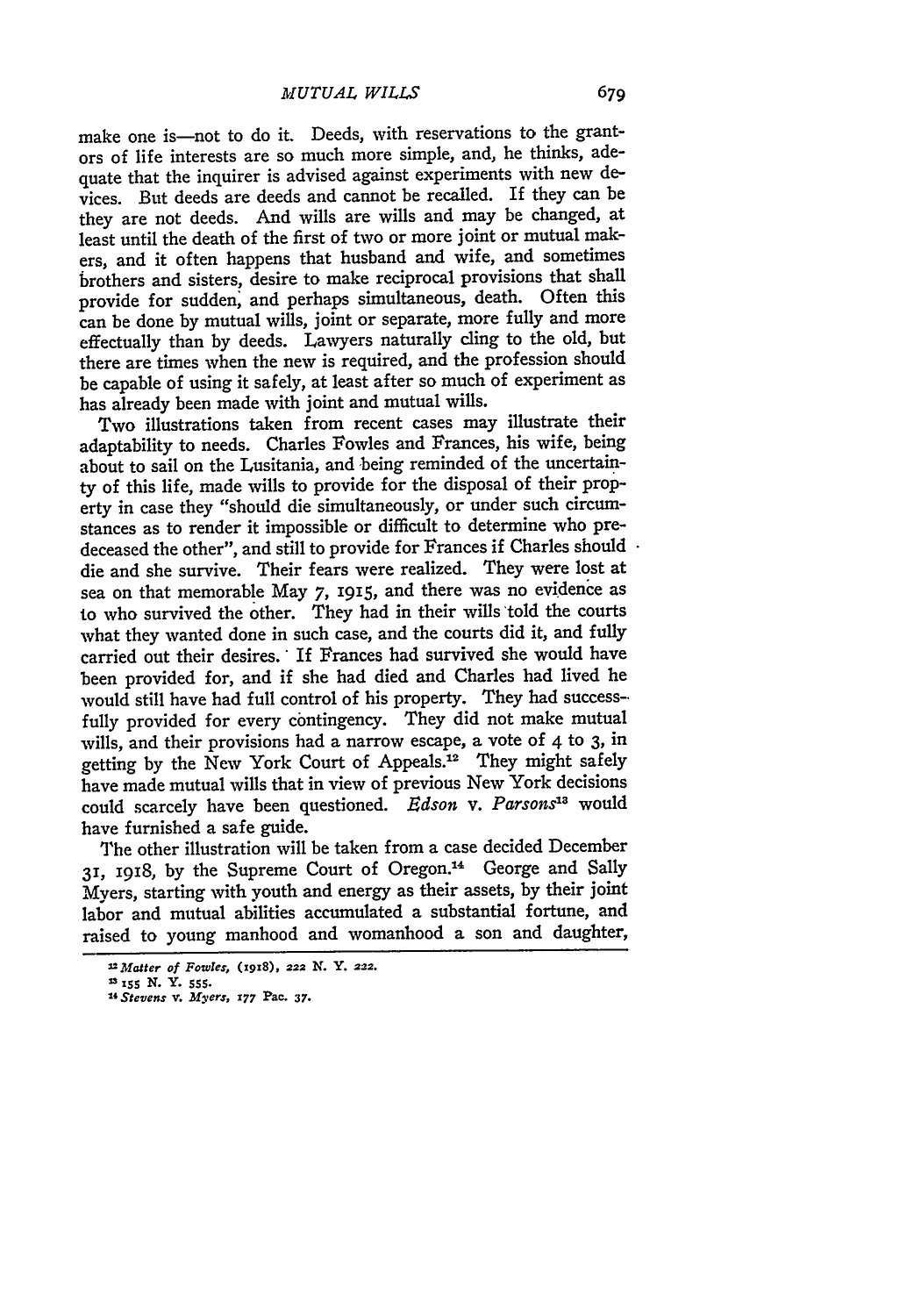George and Georgia.. Though both children were named after the father he had the deepest love for his wife, and the greatest admiration for her business ability. He consulted her in all things, and regarded their accumulations as due fully as much to her efforts as to his. Until her death in **19o2** the Myers were a prosperous and a very happy family. Differences as to the medical care of the mother in her last illness resulted in bitter feeling and estrangement between the father and daughter, and at his death to litigation between **the** brother and sister extending from December, **19o7,** until December, 1918. The case was before the Supreme Court in February and July, 1912, on the question of the testamentary capacity of the testator when he made wills in **19o2,** practically disinheriting his daughter. She lost in this contest, and then attacked the wills of **19o2** on the question of interest here, *viz.*, their validity in view of the previous mutual wills,.not joint, of George and Sally. Beaten below, she appealed and evenly divided the Supreme Court on argument in June, **1915,** and rearguments in September, **1917,** and November, 1918, no decisions'resulting. On December **31, 1918,** one justice still dissenting, the Court decided for the contestant on the ground that the mutual wills of George and Sally, made in 1896, were based upon a valid agreement, the promise of each being consideration for that of the other, and after her death, the probate of her will, and his entering into enjoyment of the property under her will, he could not rpake another will and defeat. their mutual provisions for the son and daughter.<sup>15</sup> Those who feel that he should not have been allowed after her death to defeat the provisions they had agreed upon will be impressed with the value of the mutual will for effectuating such a natural purpose. Those who would not see his hands so tied should study the case to see how easy it would have been to leave the survivor free had they so desired. The lessons of the case were costly.to the litigants, 'but are *free to oth'rs confronted ulith similar problems.* It is hoped in the discussion to- follow to show that, though the law in this field has been confused, it has now been sufficiently clarified so that there'need be no more uncertainty in making mutual wills than in any others."

But first some clarifying definition will help clarify the law. Joint, double, reciprocal, mutual, are terms loosely used and much confused. A joint will has been defined **is** one in which the same instrument is made the will of two or more persons and is jointly signed by them.<sup>16</sup> It may be called double if it is merely the two or more

*<sup>&</sup>quot;5 Stevens v. Mye'rs* **(Oregon, xgx8), x77 Paa. 37-**

**<sup>16</sup>** *Campbell v.* **Dunkelberger, x72 Ia. 385;** *Frazier v. Patterson,* **243 Il. 80.**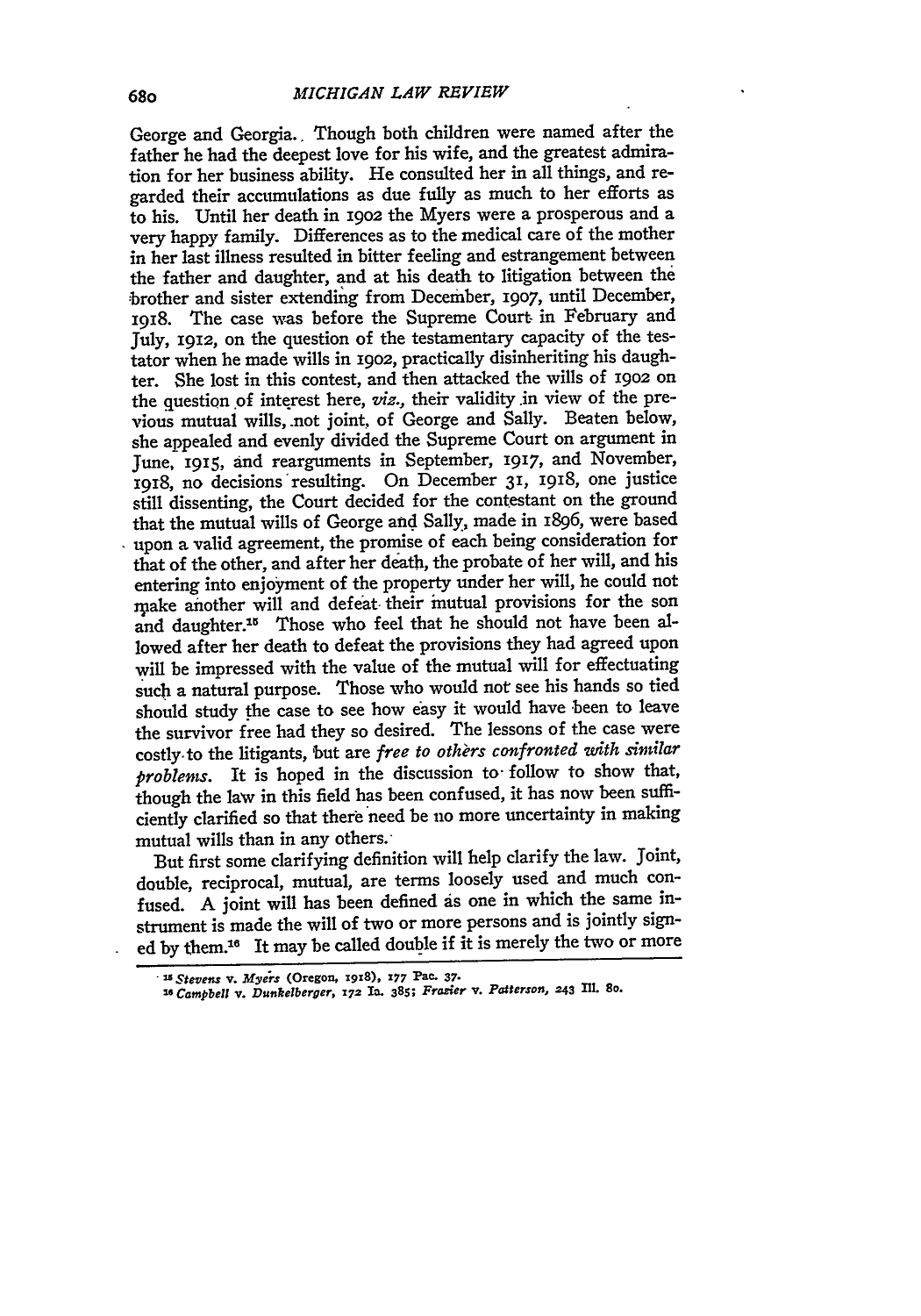681

independent wills of the makers united in a single instrument. Such a will may be separately probated as the single will of each maker as he dies, provided he has not meantime made another will. or otherwise revoked this. It is treated like so many separate wills, and calls for no further notice.17 Reciprocal wills, whether executed jointly or in separate instruments, are wills in which the makers dispose of the whole, or a portion, of their property for the benefit of ihe survivor, or survivors, either absolutely, or for life with remainder over to other persons named.<sup>18</sup> Such wills are commonly referred to as mutual, but it will help the present purpose to use the term "mutual wills" only in those cases where the devises are made, one in consideration of another, upon a "compact", as Lord CAMDEN called it. It is believed that such a distinction between wills that are reciprocal only and those based upon a mutual compact is not merely useful, but if it had always been made it would have saved much confusion. The cases it must be admitted use mutual to cover both classes,10 which are here distinguished as respectively reciprocal and mutual. Joint and mutual are often spoken of as convertible terms,<sup>20</sup> and joint wills are said to make testamentary disposition of property held in common after the analogy of joint deeds,<sup>21</sup> or of property held jointly.<sup>22</sup> There seems to be no reason why any of these wills may not be used to dispose of property held in any manner, though if one party had no property at the time of executing the will it could not become effective as his will until he had property upon which it could operate. In the case of joint ownerships, as the property **by** law goes to the survivor, the will would have no effect orr such property as the property of the one first dying.

Passing now to wills that are merely reciprocal, and not made under any compact, and for convenience considering that they are made **by** two parties, it is **to** be noted that such **wills** may be in two separate instruments, or they may be joint. In either case there may be probate **upon"** the death of A as to his property, and if each has left all to the survivor, the second will falls for lack **of** a beneficiary.23 The effect of such a will **by** husband and wife would be that if the survivor made no later will, then upon his or her death

*"Anderson v. Anderson (Ia.,* **19r7), x64** *N.* **W. 1o42.**

*<sup>17</sup> Campbell v. Dunkelberger, supra. In re Cawley's Estate,* **136 Pa. 628;** *Bower v. Daniel,* **x98 Mo. 289.**

*<sup>&</sup>quot;Rasetter v. Hoenninger, 214* **N..Y. 66.**

*<sup>&</sup>quot;Bower v. Daniel* **supra;** *Deseumeur v. Rondel, 76* **N. 3. Eq. 394;** *Campbell v. Dunkelberger, supra.*

*<sup>&</sup>quot;' Hobson v. Blackburn, z* **Add. 274;** *Hershey v. Clark,* **35 Ark. 17.**

*<sup>=</sup>In re Cawley's Estate, 136* **Pa. 628.**

*<sup>22</sup>Deseumeur v. Rondel, supra.*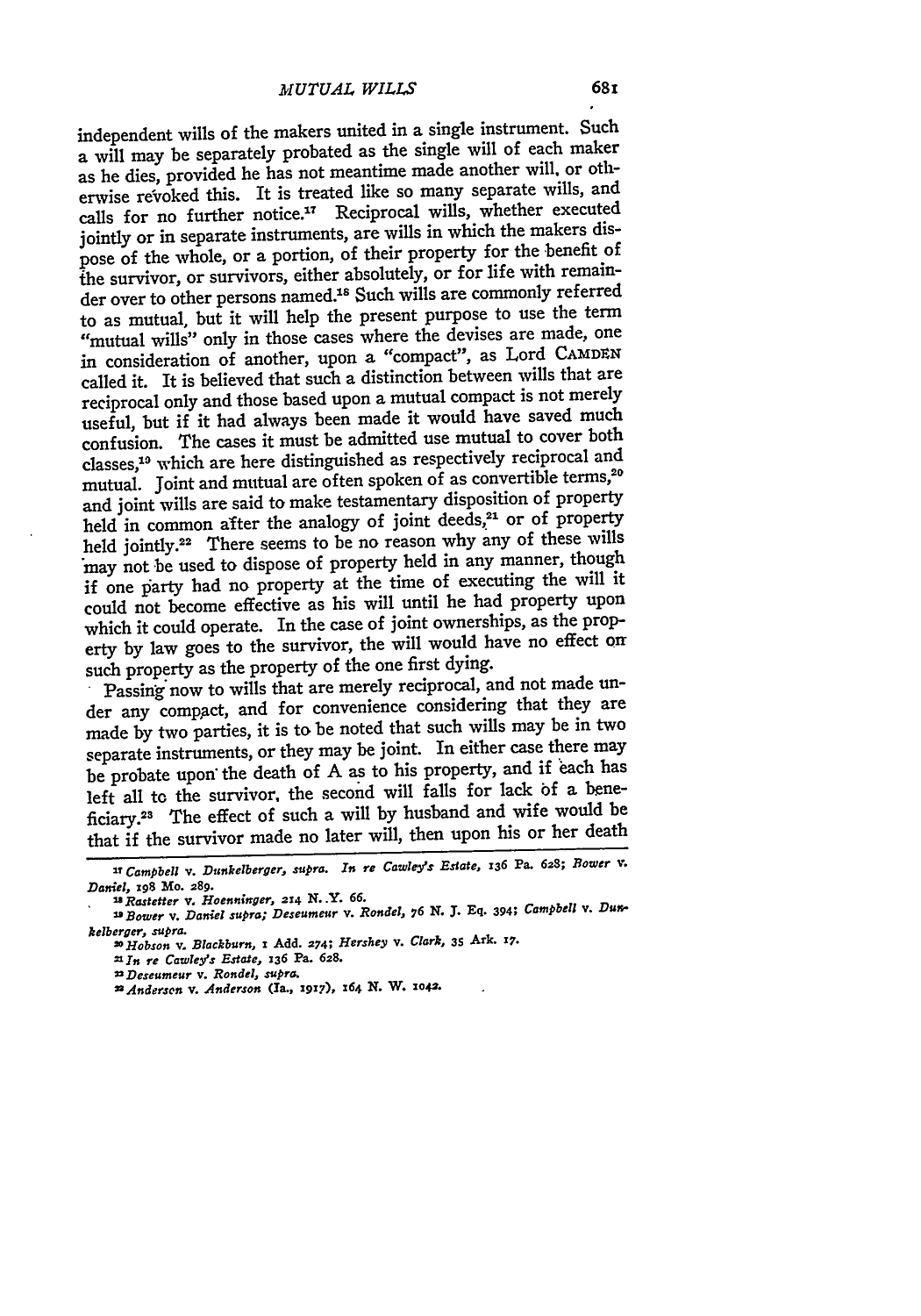the whole property would be intestate and go exclusively to the heirs of the survivor, and this would certainly be the result if both die simultaneously, or substantially so, with the added embarrassment that it might be like the case of the Fowles on the Lusitania, and no one could know who survived. If they leave children as heirs this might be quite satisfactory, but if not it seems very unfair, especially when, as in the case of George and Sally Myers, he was the survivor, while the property from which they got their start came from her side of the house. The question did not arise there because they left children. The cure for this is for both to make identical disposition of the property to take effect upon the death of the survivor. However, they must not try to provide that the will shall not be effective until the death of both, for then it is the will of neither,24 for a will must take effect presently upon the death of the maker, and cannot be put off till the death of some other person.

Reciprocal wills, then, whether joint or separate, are purely ambulatory, may be revoked by either party at any time, and if not so revoked are probated in turn as the single will of each, provided of course, there is any beneficiary named who may take upon the death of the last. The cases are so far agreed.<sup>25</sup> If the parties desire that the survivor shall be quite free to change the dispositions by making a new will, or by revoking the reciprocal will, then reciprocal wills either joint or separate, and in identical language except for the names of the makers, are admirably suited to the purpose. They should be so drawn as to negative upon their face the idea that they are on a compact to make mutual wills, the promise of each being consideration for the other. Proof of this should not be left to parol or to extrinsic evidence.

We now turn to consideration of mutual wills, as heretofore defined. Here is always a compact, and the evidence of this compact should be, but often is not, a clear statement in the will itself. Failure to make such a statement in the will caused the dissenting views of the judges in Stevens *v. Myers,* and possibly defeated the intentions of the testators in a large portion of the cases in which it seems probable, but not certain, that the parties did mutually agree to make the dispositoins in their reciprocal wills.<sup>26</sup> That it is lawful to contract to make a will is undoubted, and equity will enforce such agree-

*<sup>&</sup>quot; Re Raine, x Sw.* **& Tr.** T44; *Gerbrich v. Freitag, 213* **Ili. 552;** *Hershey v. Clark, 35* Ark. 17. But a will vesting all in the survivor on the death of the first, with full power **of** disposition, **and upon the death of the survivor in trustees for 15 years** is **good.** *Brown* **v.** *Brown,* **zoi Kan. 335.**

*wHoffert's Estate, 65* **Pa. Super. Court, 5'5.**

**<sup>6</sup>See** *Edcon v. Parsons,* **x55 N. Y. 555;** *Rasteller v. Hoennlnger, zs6 N. Y. S. 96r, at.* **142** *N.* **Y. S.** *962;* **and dissenting opinions,** *Wanger v. Marr, 257* **Mo. 482.**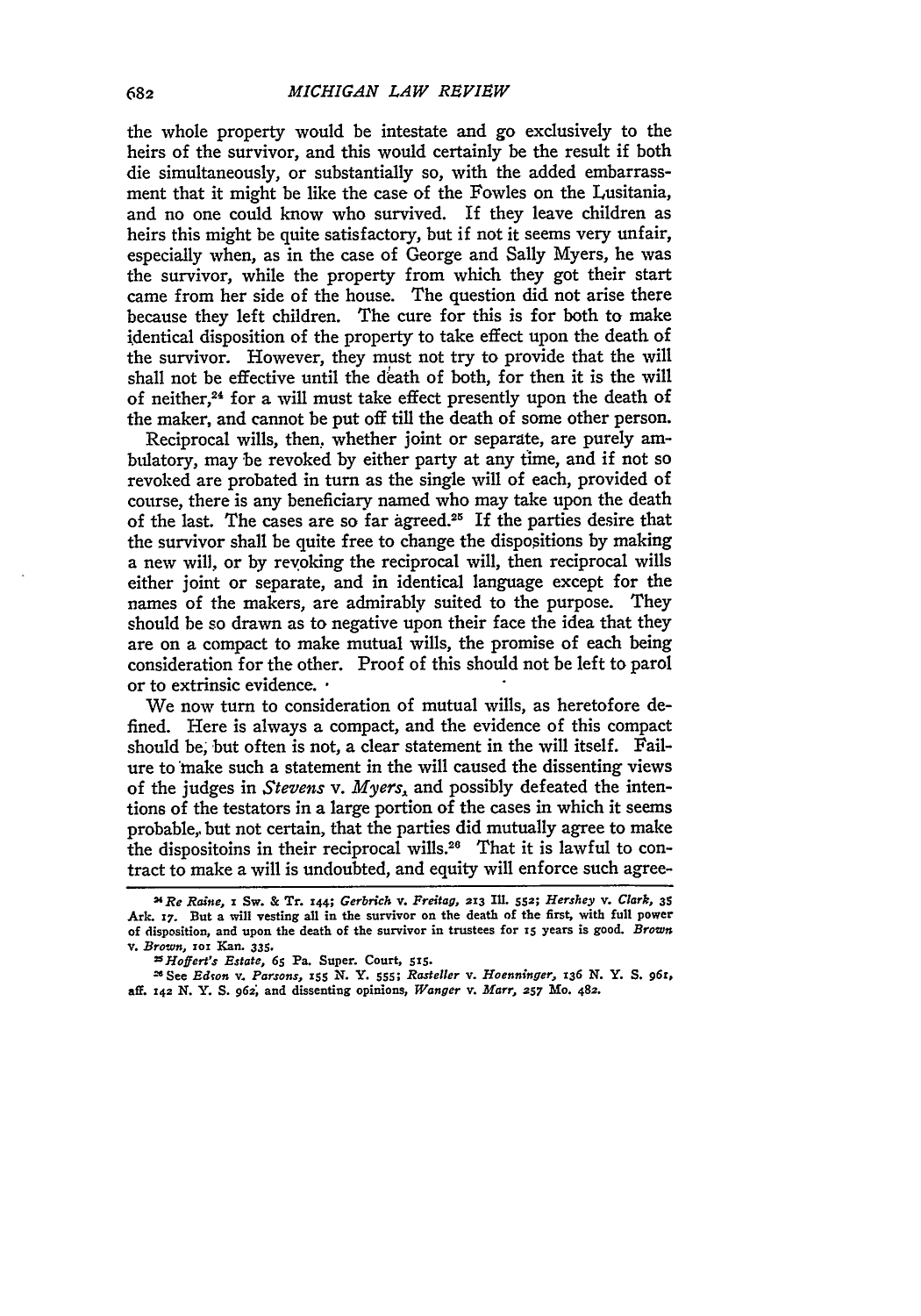ments, and impose a trust upon the property upon the death of the promissor.<sup>27</sup> And that such agreements may be contained in joint and mutual wills is no longer doubted, as will appear from the cases about to be discussed.

The effect of making mutual wills, upon a valid and mutual consideration for the agreement, is that after one party has died, the mutual wills being still in force, and the other has probated the will **bf** the deceased and accepted benefits under it, and the facts are proved by competent evidence, the wills become irrevocable by the survivor, and upon his death equity will enforce the agreement on behalf of a third party who is a beneficiary under the mutual wills.<sup>28</sup> Acordingly, in Stevens v. Myers,<sup>20</sup> the daughter was decreed to be entitled to one-half the estate left by George T. Myers, and the decree of the court below in favor of his later will was reversed, BUR-**NxTT, J.,** dissenting, not on this principle of law, but on the lack of sufficient evidence in the case. "The first that dies carries his part of the contract into execution. Will the court afterwards permit the other to break the contract? Certainly not." So said Lord CAMDEN, in *Dufour v. Pereira*,<sup>30</sup> and so say the courts generally, when a compact is shown.<sup>31</sup> Having left such a will clearly worded, the one first to die may rest peacefully content, knowing that no after events can deprive of the benefits of the mutual wills those who have been objects of the solicitude of the makers. Only the will must on its face, show the compact. If proof of this rests on extrinsic evidence, the estate may be spent in litigation and the beneficiaries be long deprived of the benefits intended, because the makers of the wills left to the unreliability of the memories of witnesses and the uncertainties of trials of facts the determination of what should have appeared in plain language on the paper they executed.

Death by one and acceptance by the survivor of the benefits under the will is part performance taking the promises out of the Statute of Frauds.<sup>32</sup> But an oral promise to make mutual wills is within the Statute so long as both parties are alive. Hence either party may revoke such mutual will by making a second will.<sup>33</sup> More-

 $\mathbf{r}$ 

*<sup>21</sup>Gordon v. Spellman,* **145 Ga. 682, Ann.** Cas. **i9i8** A **852, and note;** *Carmichael v. Carmichael,* **72** Mich. *76: Howe v. Watson, x79* Mass. **30;** *Rasteller v. Hoenninger, 2z4* **N. Y.** *66,* **7 Mich. Law Review, 38.**

*<sup>2</sup> Frazier v. Patterson,* **243 ll.** *80; Campbell v. Dmnkelberger,* **172 Ia. 385.**

**<sup>&</sup>quot;** *x77* **Par.** *77.*

**<sup>30</sup>x Dick. 419.**

*<sup>n</sup>Edson v. Parsons, zs5 N.* **Y. S55;** *Campbell v. Dunkelberger, 172* **Ia. 385;** *Prince v. Prince,* **64 Wash. 552;** *Bower v. Daniel,* **x98 Mo. 289.**

*<sup>32</sup> Carmichael v. Carmichael,* **7a Mich.** *76; Larrabee v. Porter,* **(Tex. Civ. App.)** *<sup>166</sup>* **S. W. 395.**

*<sup>=</sup>McClanahan v. McClanahan, 77* **Wash. 238.**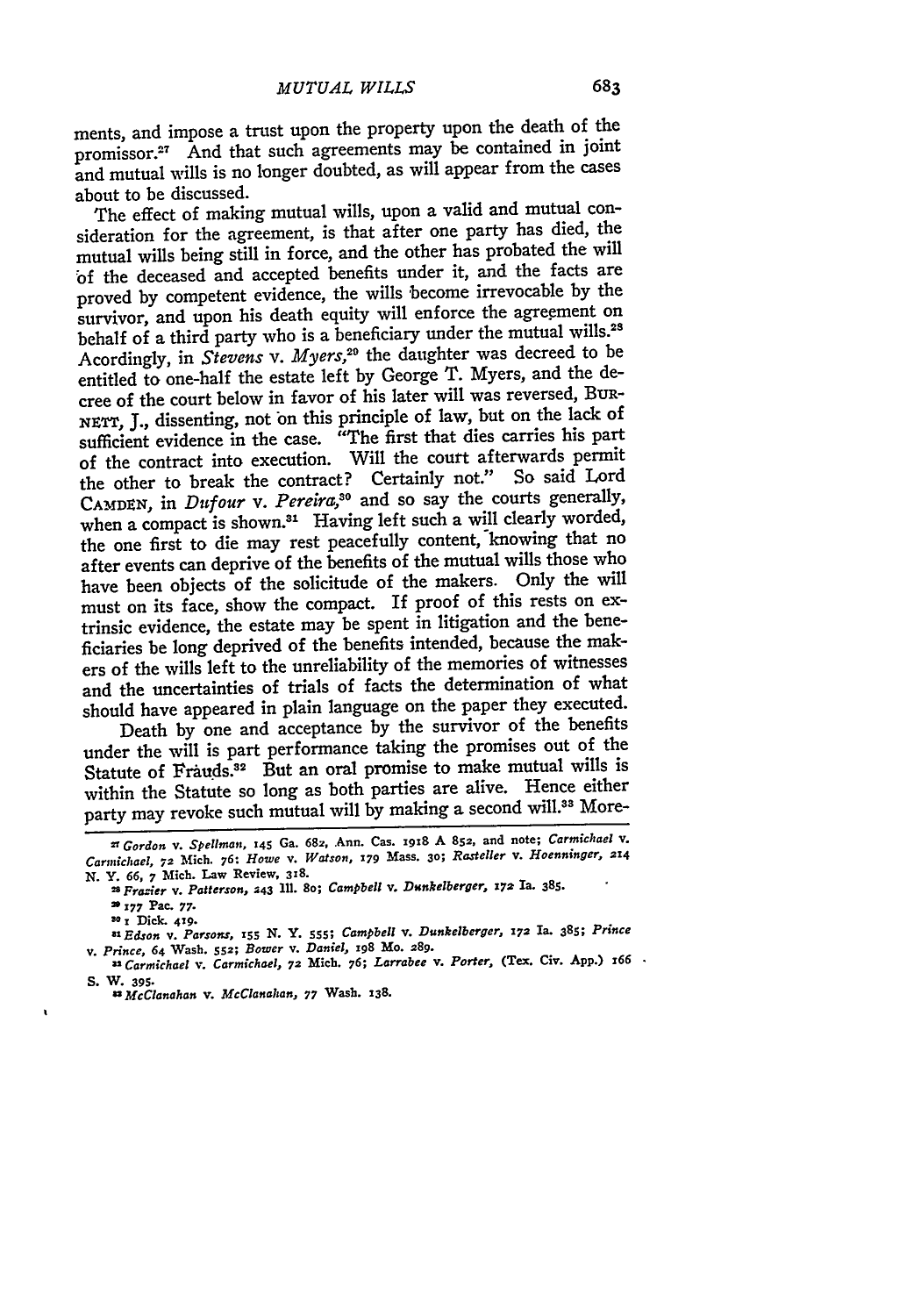over, apart from the Statute **of** Frauds, it is undoubted law that for lack of consideration either may revoke while both are alive, provided notice be given to the other party.<sup>84</sup> The purpose of notice is to give the other party opportunity to alter his will also. It follows that when there is no prejudice to the other either may revoke without notice.<sup>35</sup> Accordingly if one secretly revoke his will, and die first, this is a good revocation because the survivor, still is free to revoke likewise.<sup>36</sup> In Arizona, under the statute making marriage a revocation of a prior will, it has been held that a second marriage of the survivor revokes his mutual will made under an agreement with his first wife.<sup>87</sup> This seems doubtful construction of the statute. Would the same result follow if he had made a contract to make a certain will?<sup>38</sup> Certainly, if the will be reciprocal merely, and not based on a compact, either may revoke his will while both are alive, and the survivor after the death of the first.<sup>39</sup>

The seeming confusion in the cases on mutual wills is due principally to one of two causes: **(i)** Dissent as to what circumstances establish a compact. **(2)** Disagreement as to the remedy for breach of the compact.

**i.** The case of Stevens *v. Myers,* well illustrates the first. In this case the wills were not joint, but the separate wills of Mr. and Mrs. Myers were identical except for transposition of their names, and the nouns "husband" and "wife" and the pronouns referring to them. Did they make these reciprocal wills upon mutual promises and a compact? The language of the wills does not expressly say. The only evidence is the fact of the wills themselves, and the lawyers' recollection, after **I6** years, of their instructions to him as to the drawing of the wills. This amounted to little more than that they told him they had talked it over and come to the agreement to make the wills, each leaving all to the survivor, and then to the son and daughter equally. The daughter, Georgia, contended that the wills were mutual, and that upon the death of the mother, and' the probate of her will and the taking under it by the surviving husband his will became irrevocable. The majority of the court held that the mere making of two such wills, under all the circumstances

*<sup>8</sup> 4 Rastetter v. Hoennnger, 214* **N. Y.** *66; Anderson v. Anderson* **(Ia., 9x7), x64** *N.* **W. 1042;** *Dufour v. Pereira, i* **Dick. 419.**

*<sup>&</sup>quot;s Stone v. Hoskns,* **x9oS, P. 194.**

*<sup>&#</sup>x27;McClanahan v.* **McClanahan, jupra.**

*<sup>.&#</sup>x27; Estate of Anderson,* **14 Ariz. 502.**

*I In re Anderson, r6* **Ariz. x85 seems to impress the property taken by the survivor with the trusts of the will, and largely neutralizes 14 Ariz. 502, by admitting the joint** will **to probate as the will of** the **first wife.**

*Is* **Ginn** *v. Edmundson* **(N. C., 1917), 91 X.** *E. 696.*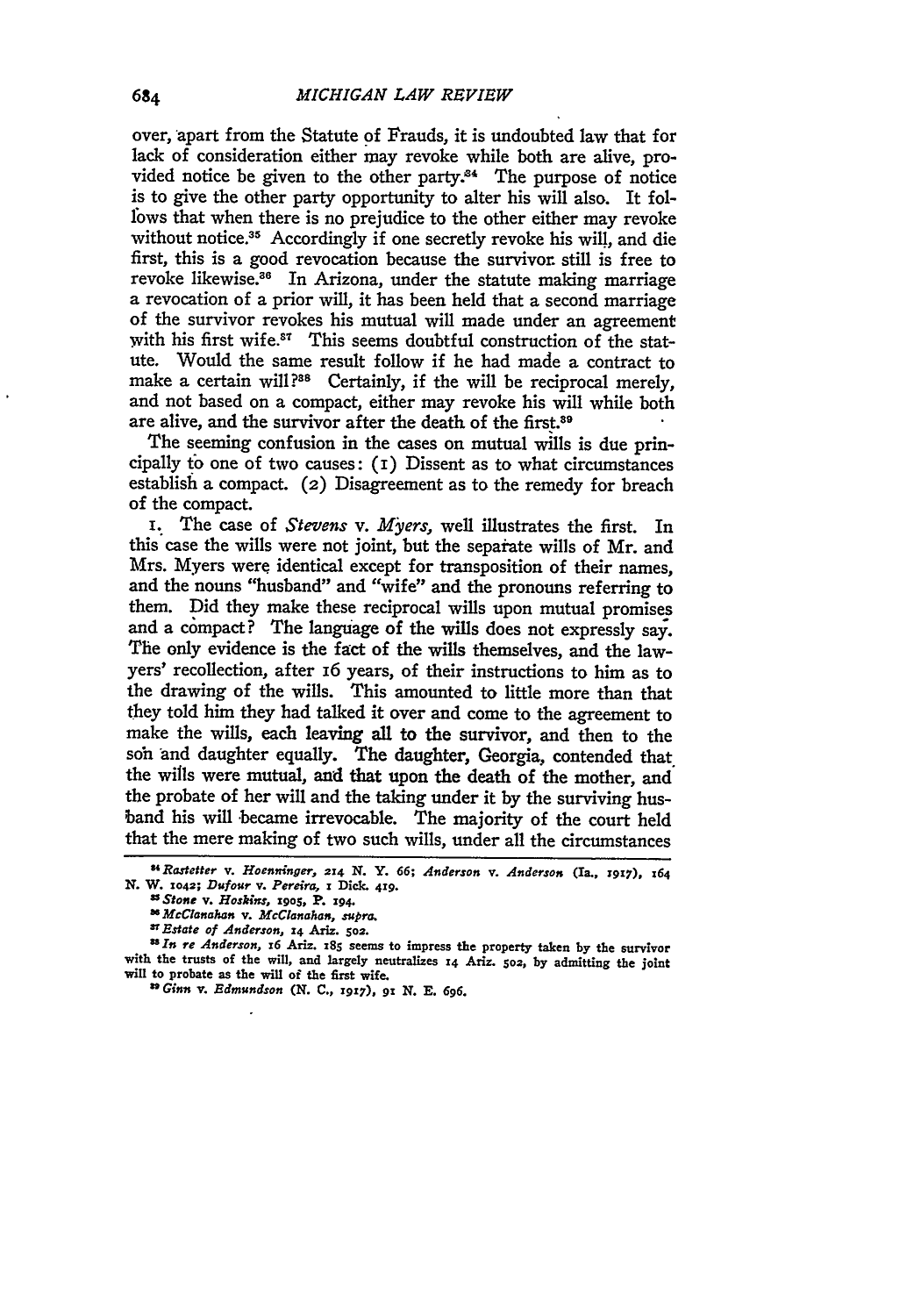of this case and the relationship of the parties, was sufficient evidence of the compact to make them. BURNETT, J., dissented because he thought the facts failed to establish such a compact.40 In *Frazier v. Patterson,41* it was held that a joint and mutual will by husband and wife, leaving property to the survivor for life, and, after the decease of both, to their daughter and her heirs, proved a compact to make a will, each for and in consideration of the will of ihe other. What better evidence could there be than "what the parties did?" After the husband's death the wife attempted to make another will. The court held that she could not then revoke the mutual will.

*Bower v. Daniel42* has been supposed to stand for the same doctrine as to proof of compact, but this is expressly disapproved in Wanger v. Marr,<sup>48</sup> on the ground that wills being in their nature ambulatory and revocable at any time during the life of the testator, an agreement not to revoke must be established by the most clear and satisfactory evidence, for it goes in the face of the writing and is inconsistent with its nature.<sup>44</sup> LAMAR, J., in concurring in the result well says that if the rule upon this point in the *Bower-Daniel case* was obiter, then this is obiter against obiter, for it is not a case of a joint will at all. This obiter, therefore, avails nothing. In the leading case of *Edson v. Parsons,45* the court points out that it might be'inferred from the making of similar wills that the sisters had such a common interest and purpose that they simultaneously executed their wills to carry out those purposes, or that they made these wills under a mutual contract to do so. (Truly it might.) But they might have made them with no idea of a compact. Whether they did the one or the other is not a question of law, but of fact, and the proponent of the will must make a conclusive case of agreement. Equity will not enforce without full' and satisfactory proof. To argue that the fact that the wills are similar (identical?) shows that they are mutual begs the question.

It is certainly a highly technical view, and reason is with the *Frazier-Patterson case,* especially when the wills are joint, and also when they are separate, but the evidence is clear that both parties were fully cognizant of the identical and reciprocal provisions of the

*1* **555 N. Y. 555.**

<sup>0</sup> **Compare dissenting opinions in** *Rastelter v. Hoenninger, 136* **N. Y. S. 961, aff. 142**

**N. Y. S. 962, and 2z4 N. Y. 66.** <sup>41243</sup>**I. 80, 27 L, R. A. (N. S.) 5o8, and extended note. See also** *Campbell v. Dunkelberger,* **172** *Ia.* **385.**

**<sup>42198</sup> Mo. 289.**

**<sup>4257</sup> Mo. 482.**

**<sup>4</sup>Citing the leading case of** *Edson v. Parmons,* **255** *N.* **Y.** *55s,* **and other cases..**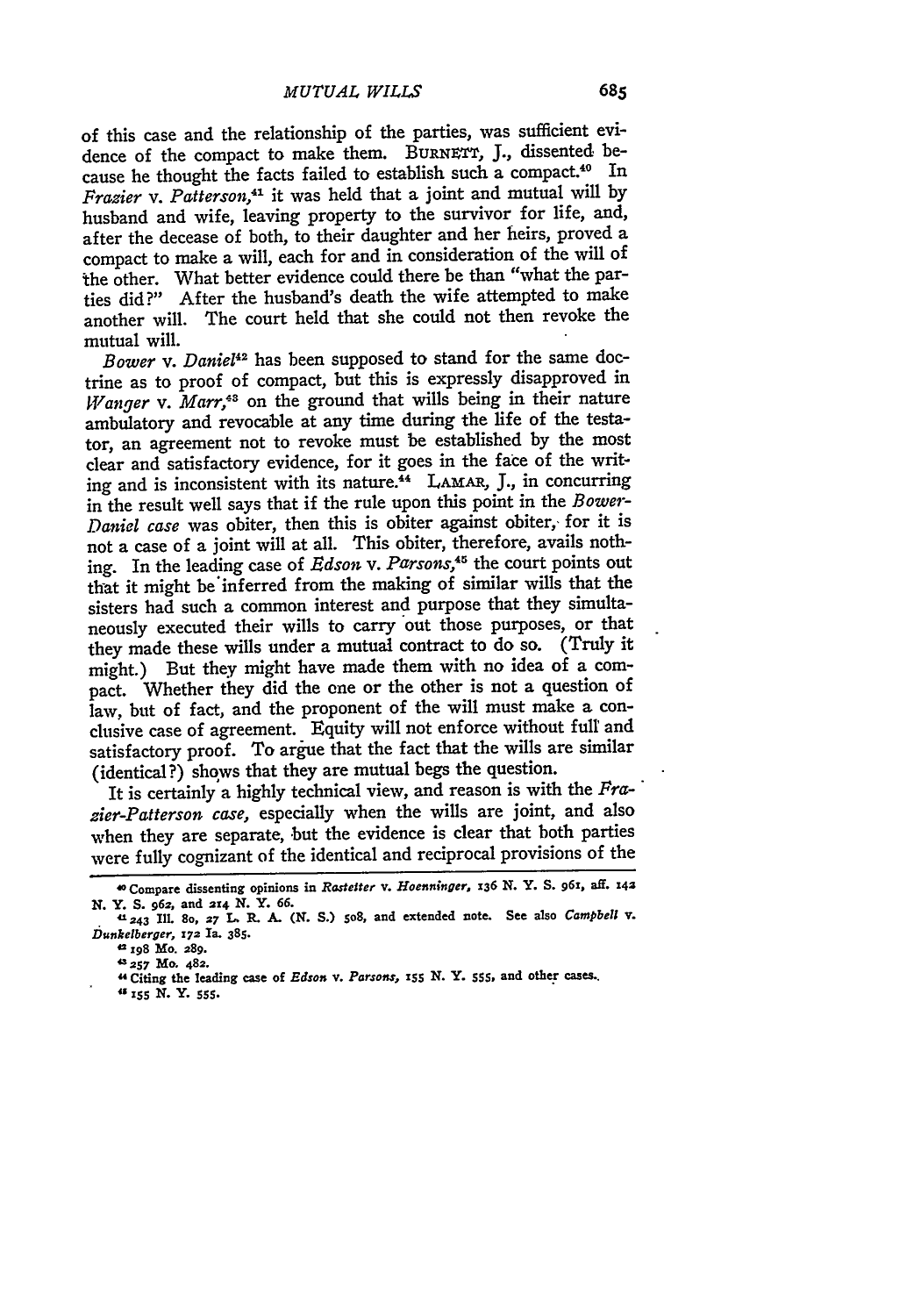two wills. That two such wills should have been so drawn, at the desire of both parties, except in carrying out an agreement seems most unlikely. There being nothing in law or public policy against the making of such wills, they should when made be readily enforced like other agreements, and upon the same quantum of proof.<sup>46</sup> Of this supposed essential quality of wills more will be said presently.

2. The second cause of confusion as to upholding mutual wills is due to the distinction, of which many courts make much, between probating a paper as a will, and in equity giving a remedy for breach of a compact evidenced by a paper testamentary in its nature. Even in *Hobson v. Blackburn,47* in which Sir John NIcHoLI, said a joint will was unknown to testamentary law, he admitted that there might be a valid "compact." Most courts have preferred to give the equitable remedy, possibly because of the separation between courts of probate and of equity, with a separating of questions that could be raised in each which is largely modified in the United States where appeal commonly lies from probate courts to the ordinary courts of law and equity.<sup>48</sup>

This is a needless beating about the bush, and doing by indirection what might better be done directly. Why send the party out of the probate court into equity when he has a will that equity will protect as a compact? If the will cannot be revoked, why not probate it, and refuse probate to the later instrument? Is the irrevocable instrument not the "last will", the only "legal will"? It seems done only to save the doctrine that wills are essentially revocable.<sup>49</sup> And so they are unless the testator has legally bound himself not to revoke. A power of attorney is in its nature at the will of the principal, and revocable at his whim, but he may so bind himself that the law will not permit him to exercise his whim in his life, nor will his death effect a revocation.<sup>50</sup> So of a will. Why should not the law say, when a testator has legally agreed not to make another will, that that will is his last will, and the one to be probated, and no other is his will?51 Such seems to be the'view of the *Frazier-Patterson* case and it seems very good sense. However, a majority of the courts still prefer some equitable remedy, such as impressing a trust upon

**<sup>&#</sup>x27;sAs to the friendly attitude of courts toward such wills see** *Larrabee v. Porter* **(Tex.** Civ. **App., 1914),** *r66* **S. W. 395, affirming a judgment of the trial court admitting the mutual** will **to probate;** *Moore v. MOore* **(Tex. Civ. App., 1917), x98 S. W. 659;** *Carle v. Miles, 89* **Kan. 540.**

**<sup>4</sup>T Add. 274.**

**<sup>1</sup>** Is See *Rastetter v. Hoenninger, 214 N. Y. 66, and the note in <i>27 L. R. A. (N. S.)* 508. *"Dick v. Cassels,* **(1914), 100** *S.* **C. 34r. The South Carolina Courts have made much of this.**

*<sup>30</sup>Huns* **v.** *Rousmaniere,* **8 Wheat. 2o.**

*<sup>&</sup>quot;Baker v. Syfritt, z47* **la. 49,** *56, 57.*